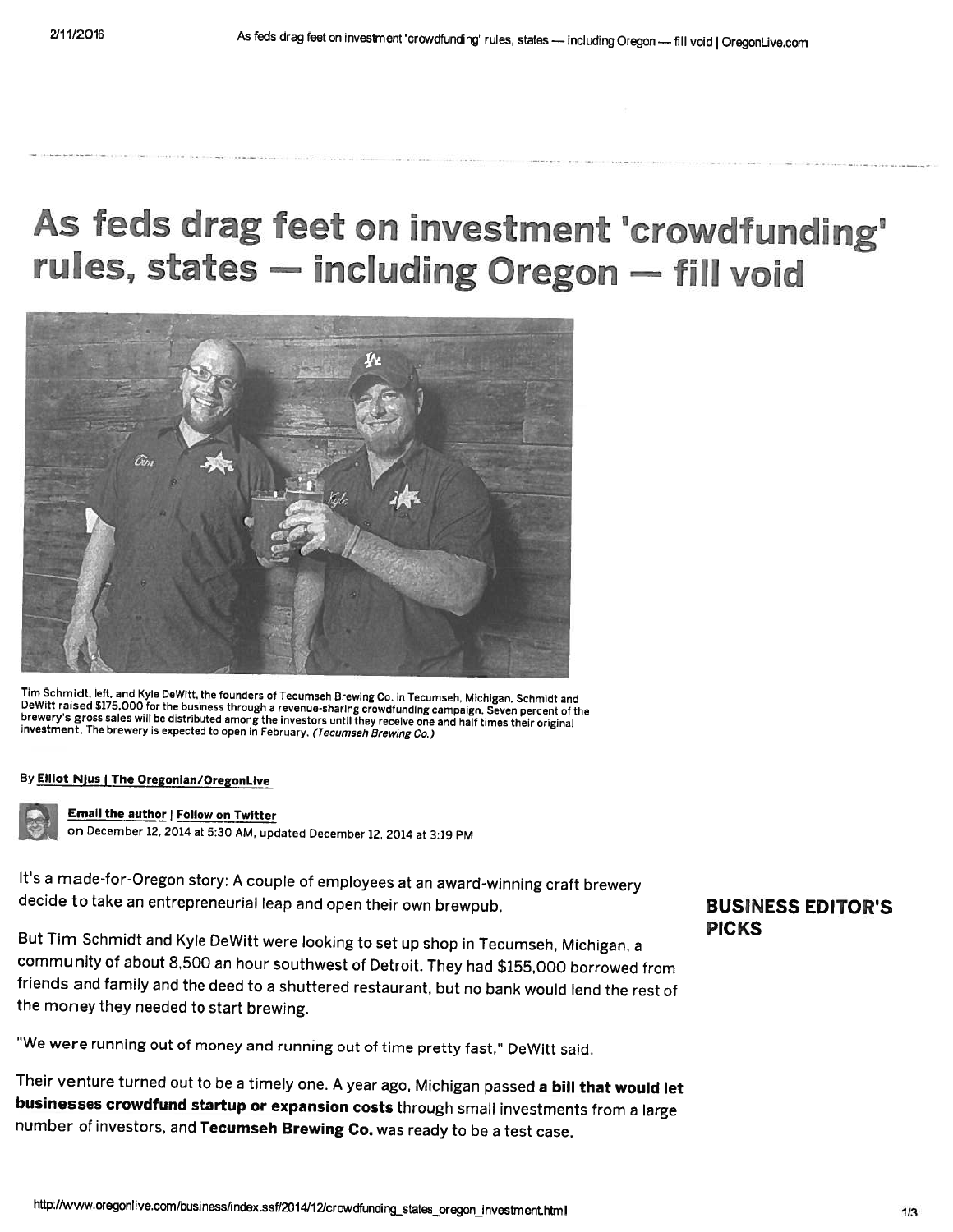The rest of the brewery's capital — \$175,000 — ended up coming from <sup>21</sup> Michigan investors, most of whom Schmidt and DeWitt had never met.<br>Pet Society after dog killings

implement nationwide investment-crowdfunding rules. So individual states are filling the strates brings local produce to Despite approval from the U.S. Congress in 2012, federal regulators have been slow to **Follow along as Miss**<br>Implement actionwide investor vacuum, passing their own laws and rules under what had been a little-used federal exemption. Evraz will close Portland pipe mill

Oregon, it appears, is next in line. The state Department of Consumer and Business Services has already drafted rules that could be **More** implemented as soon as January.<br> **Finally and Society and Society And States** of crowdfunding:

There is a catch: the so-called intrastate exemption to federal securities<br>law only allows offerings made within a state's borders, so Oregon law only allows offerings made within a state's borders, so Oregon investment, state is that really lobster on your plate by state (maps) businesses could only seek investments from Oregon residents, and the property of th

in April, lay off 230

PERS: Oregon pension deficit up 20 percent, putting pressure on costs

fish instead

And with no finalized rules from the SEC, each state is coming up with its own <sup>p</sup>layhook. Fourteen states and the District of Columbia have come up with crowdfunding rules, and no two are the same. More are on the way. Like Oregon, New Mexico is still in the middle ot <sup>a</sup> rulemaking process.

Under the proposed rules in Oregon, businesses could raise up to \$250,000, a lower cap than in most states that have adopted<br>crowdfunding rules. Individuals could invest up to \$2,500 apiece, even if they aren't "accredited

"You can now accept investment from the 99 percent," said Amy Pearl, a co-founder of **Portland business incubator Hatch** and <sup>a</sup> supporter of the Oregon initiative. "This is extremely significant, not only for the raising of capital ... but also it lets investors become actual stakeholders in their own community economy, and potentially make some money."

The Michigan brewers raised \$53,000 before <sup>a</sup> single large investor came forward with the remaining \$122,000. The offering closed several weeks early.

Some investments were as small as \$250, Dewitt said, and none of the investors live more than 25 miles away. Many attended<br>tasting nights for prospective investors.

"Crowdfunding opened it up to people who were super excited about it, couldn't wait to get the brewery open," he said. "They<br>knew the town, they got to meet us and they knew the brewery concept."

When the brewery opens — in February, if all goes according to plan — 7 percent of its gross sales will be distributed among the<br>investors until they make back one and a half times their investment.

Congress opened the door to equity crowdfunding with the JOBS Act of 2012, which unwound restrictions on the advertising of securities that had been in place since the Great Depression. Lawmakers decided the rules, put in

But the Securities and Exchange Commission has been slow to finalize rules that would implement crowdfunding. It proposed rules in October 2013, but the supposed 90-day comment period has dragged on for more than <sup>a</sup> year.

The agency declined to comment on the delay, but Chairwoman Mary Jo White told Congress in May that implementing<br>crowdfunding was among the agency's priorities. When it might actually happen, however, remains a mystery to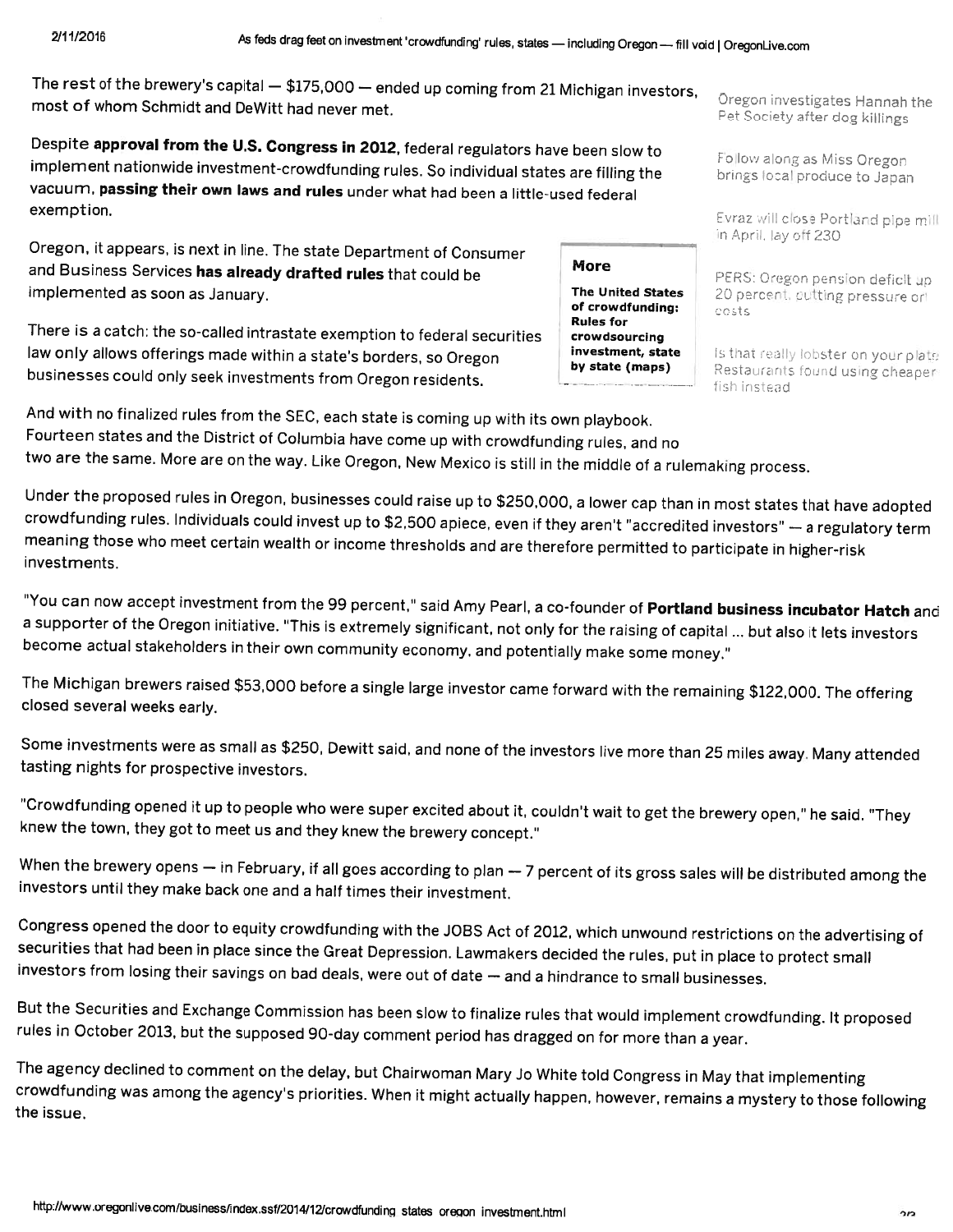"We just don't know," said Anya Coverman, deputy director of policy for the North American Securities Administrators Association, a state and provincial regulator's group. "They don't have a deadline on finishing any rulemaking. Where you're<br>seeing the action and the innovation now is at the state level."

The result is a patchwork of rules and laws that vary wildly from place to place. Washington state's crowdfunding law took<br>effect in November and allows companies to raise up to \$1 million, though it has yet to be used by

Oregon's rules are comparatively conservative. Among the states that have rules in <sup>p</sup>lace, only Maryland has <sup>a</sup> lower cap on the amount a business can raise.

Offerings would not be registered with the federal government, and the state's oversight would be limited. That's by design, saic<br>David Tatman, administrator of the state's Division of Finance and Corporate Securities.

"Our goal was to try and keep this simple and streamlined, rather than create a more complex process," Tatman said. "We've pu<br>the dollar amount where we're not as concerned as we would be otherwise."

The businesses would also be required to make detailed disclosures to potential investors, as well as periodic updates throughout the life of the investment.

But the program does away with restrictions that for decades were thought to provide protection to unsophisticated investors, and some say it goes too far.

Alex Pawlowski spent 35 years as a banker and now works in economic development in southern Oregon. He saw capital for<br>small business dry up in the recession, so he knows there's a need.

But he's also seen entrepreneurs struggle with even basic financial documents. And he's watched businesses collapse quickly.

"The first business that fails, there's going to be fingerpointing," Pawlowski said. "People are going to say, 'Who approved this?'<br>'Who looked at this plan?' I think that's where you're going to see things unravel."

--Elliot Njus

Registration on or use of this site constitutes acceptance of our User Agreement and Privacy Policy

© <sup>2016</sup> Oregon Live LLC. All rights reserved (About Us).

The material on this site may not be reproduced, distributed, transmitted, cached or otherwise used, except with the prior written permission of Oregon Live LLC.

Community Rules apply to all content you upload or otherwise submit to this site, Contact interactivity management.

**Ad Choices**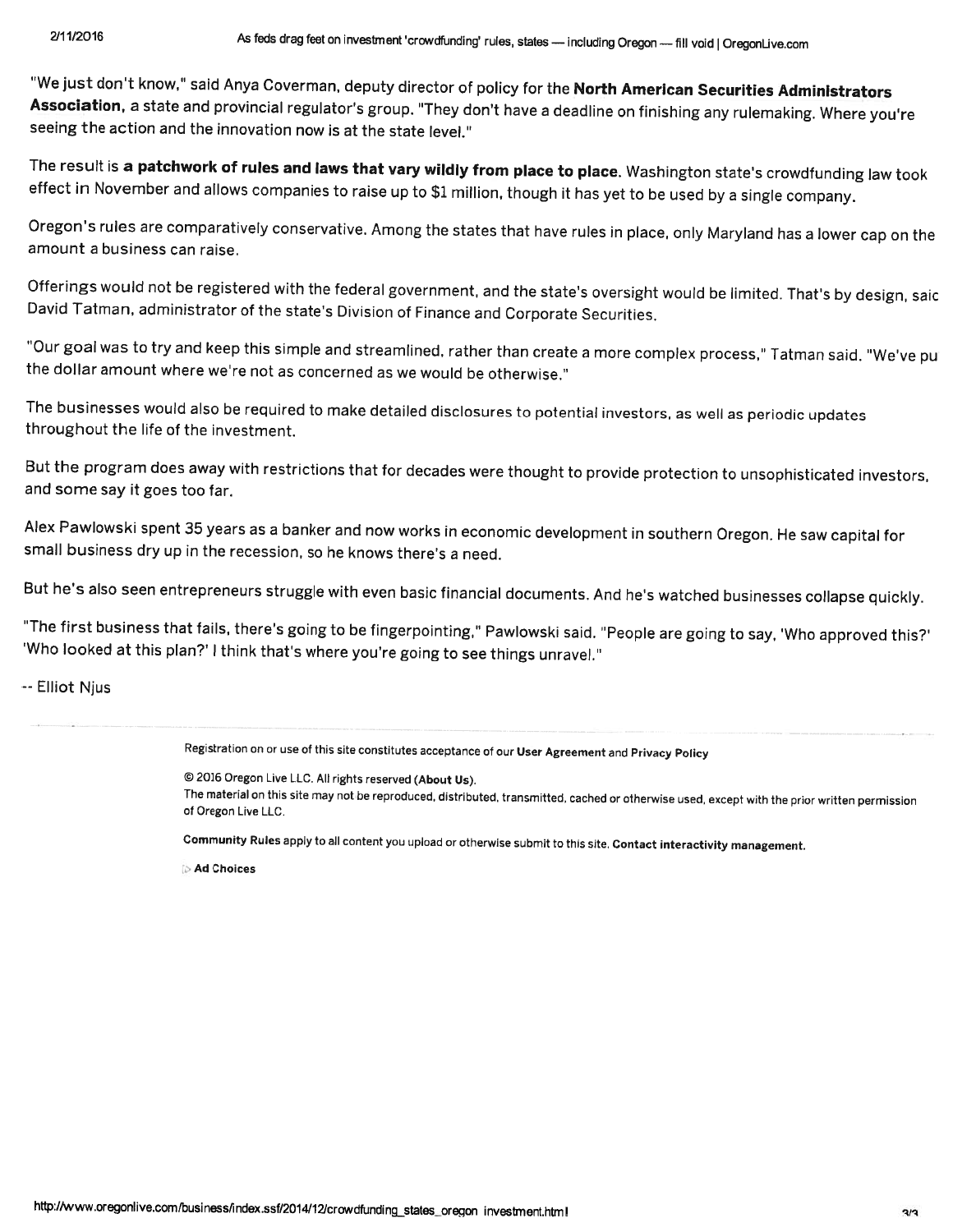You are currently viewing the printable version of this article, to return to the normal page, please click here.

# Alabama governor signs crowd funding law

By PHILLIP RAWLS - Associated Press - Tuesday, April 8, 2014

MONTGOMERY, Ala. (AP) - Alabamians are being given a new way to raise money to start small businesses.

Gov. Robert Bentley's press secretary, Yasamie August, said he signed legislation Tuesday that was sponsored by Republican Sen. Arthur Orr of Decatur and supported by the Alabama Securities Commission.

The new law allows someone trying to start a small business in Alabama to use social media and advertising to find small investors who live in the state. The "crowd funding" is limited to raising \$1 million, and it is restricted to Alabama businesses and investors because of federal regulations. The investments are capped at \$5,000 for most people to limit risk. The process comes with less cost and less regulation than larger business investments, but the Securities Commission still <sup>p</sup>lays <sup>a</sup> role.

Orr said entrepreneurs trying to start small businesses face <sup>a</sup> tough credit market, but the law allows them to use social media and other modern technology to attract small investors.

"This legislation should serve as <sup>a</sup> vehicle to enhance the ability of small businesses to succeed in Alabama," he said Tuesday.

Orr's bill won final approval in the Legislature on April 1 and cleared both the House and Senate without <sup>a</sup> negative vote.

When the Legislature passed the bill, Securities Commission Director Joe Borg said, "While investment in startup businesses has risk, the potential rewards in promoting new businesses and job formation in our local communities are invaluable."

Copyright 2016 The Associated Press. All rights reserved. This material may not be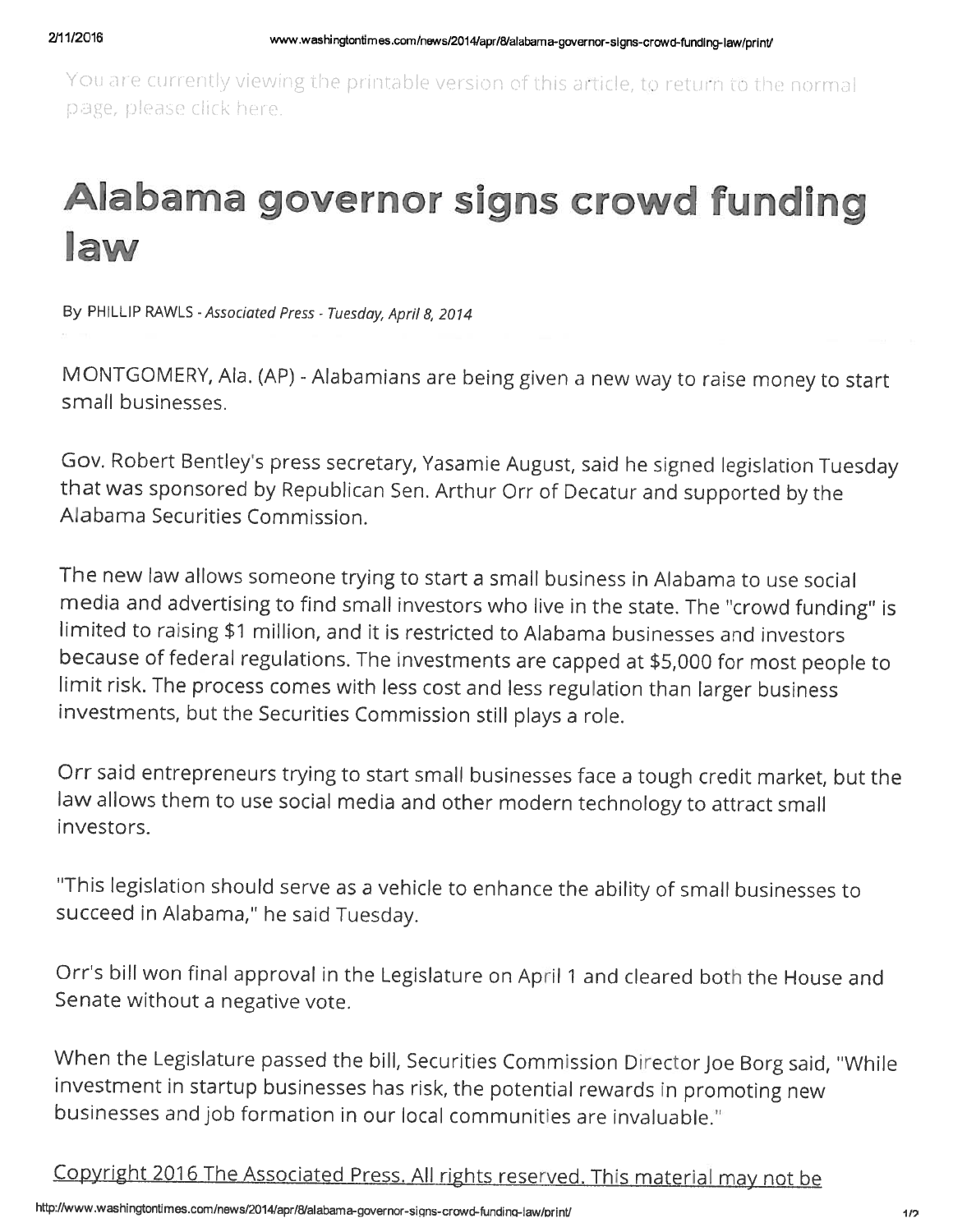### Following the crowd: state seeks to ease funding rules





Photo: VANDERLEI ALMEIDA, AFP/Getty Images)

Oregon businesses could soon have access to <sup>a</sup> new source of money to finance start-ups or expand their ventures, as state officials hope to tweak the rules by the end of the year in favor of crowdfunding.

It's not <sup>a</sup> new idea, nor is it unique to Oregon. President Obama signed the Jumpstart Our Business Start ups Act in 2012, which includes an exemption in securities registration that would let businesses attract <sup>a</sup> higher number of investors through crowdfunding - purportedly leading to more funds, more start-up businesses and more jobs.

But as the federal Securities Exchange Commission drags its feet in finalizing the rules, Oregon hopes to move things along with <sup>a</sup> state-level exemption that could be in <sup>p</sup>lace by the end of the year.

Oregon's not alone. At least <sup>13</sup> other states have already enacted their own crowdfunding rules.

Crowdfunding is the practice of funding <sup>a</sup> venture through financial contributions from <sup>a</sup> large number of people, was popularized online and through social media with websites like Kickstarter and GoFundMe.

But the exemption targets what's known as equity crowdfunding --- where financial contributors get a stake in the company, somewhat like shares of stock.

On Wednesday, the state Department of Consumer and Business Services opened up comment on the proposed rule change with <sup>a</sup> public hearing. The public can continue to submit comments until <sup>5</sup> p.m. on Dec. 10.

The change would shake out as follows: Currently, an Oregon-based business or entrepreneur looking to sell securities must register with the state, so that officials can ensure the offering is financially fair and legitimate.

Oregon is now seeking to add an exemption to that rule that would allow businesses to bypass registration — provided they meet certain standards put in <sup>p</sup>lace for continued protection against fraud and for the investors' protection.

Those standards include <sup>a</sup> \$250,000 cap on total funds raised through crowdfunding, as well as an individual limit of \$2,500 from each crowdfunding investor.

"That's why we have the caps," said David Tatman, administrator of the Finance and Corporate Securities Division. "We're saying, 'Okay, we'll let you do this without the review.' But the caps are in there to make sure no one person could be subject to too much financial harm should it not work out."

The rule change is meant to benefit what state officials are calling small businesses, although there is no exact definition of eligibility aside from the \$250,000 cap.

"We think with the cap, most businesses that have a net worth of more than \$1 million probably aren't going to be pursuing that," he said.

Business owners or start-up hopefuls will be obligated to meet other criteria for the exemption. For one thing, they'll be required to disclose how the money will be used and what <sup>a</sup> potential investor's ownership will look like, in terms of stock or financial return. And of course, crowd investors can only come from within the state.

What is unique to Oregon is an additional proposed educational component.

"Companies going forward, before they could use this exemption, would meet with someone like <sup>a</sup> small business development center," Tatman explained. "And they could review what the undertaking involves and how the business goes about raising funds and corporate governance, things like that. That's <sup>a</sup> little bit different than any other states. We'll see how it works out."

Officials are hopeful the relaxed rules will encourage economic development from businesses looking to expand their ventures or the next great idea seeking money for <sup>a</sup> start-up.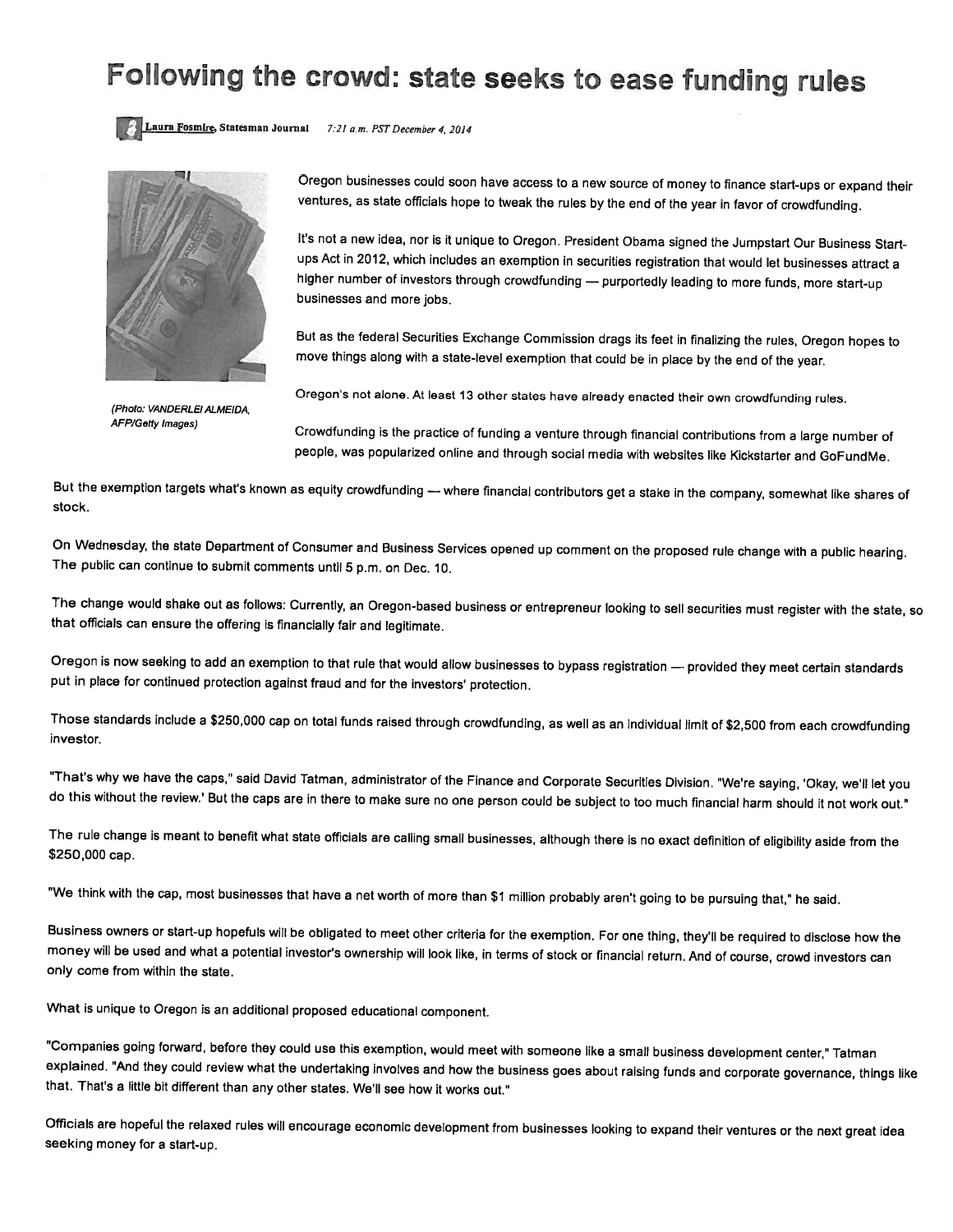"This basically was designed to encourage small businesses in particular to get started and expand and grow," Tatman said. "One of the concepts was this notion of crowdfunding."

So what happens now? After the window for public input closes, all of the feedback will be compiled into <sup>a</sup> report to be submitted to the department for Tatman to review and issue <sup>a</sup> final rule.

'Our goal is to get the rule done by the end of the year," he said. "We've been working on this for four months, so <sup>I</sup> don't expect any major surprises."

lfosmire@StatesmanJournal.com, (503) 399-6709 or follow on Twitter at @fosmirel

#### Public comment on the rule change

The public can continue to submit comments on the rule until <sup>5</sup> p.m. on Wednesday, Dec. 10. To do so, email Shelley A.Greiner@state.or.us

Read or Share this story: http://stjr.nl/1zSea6t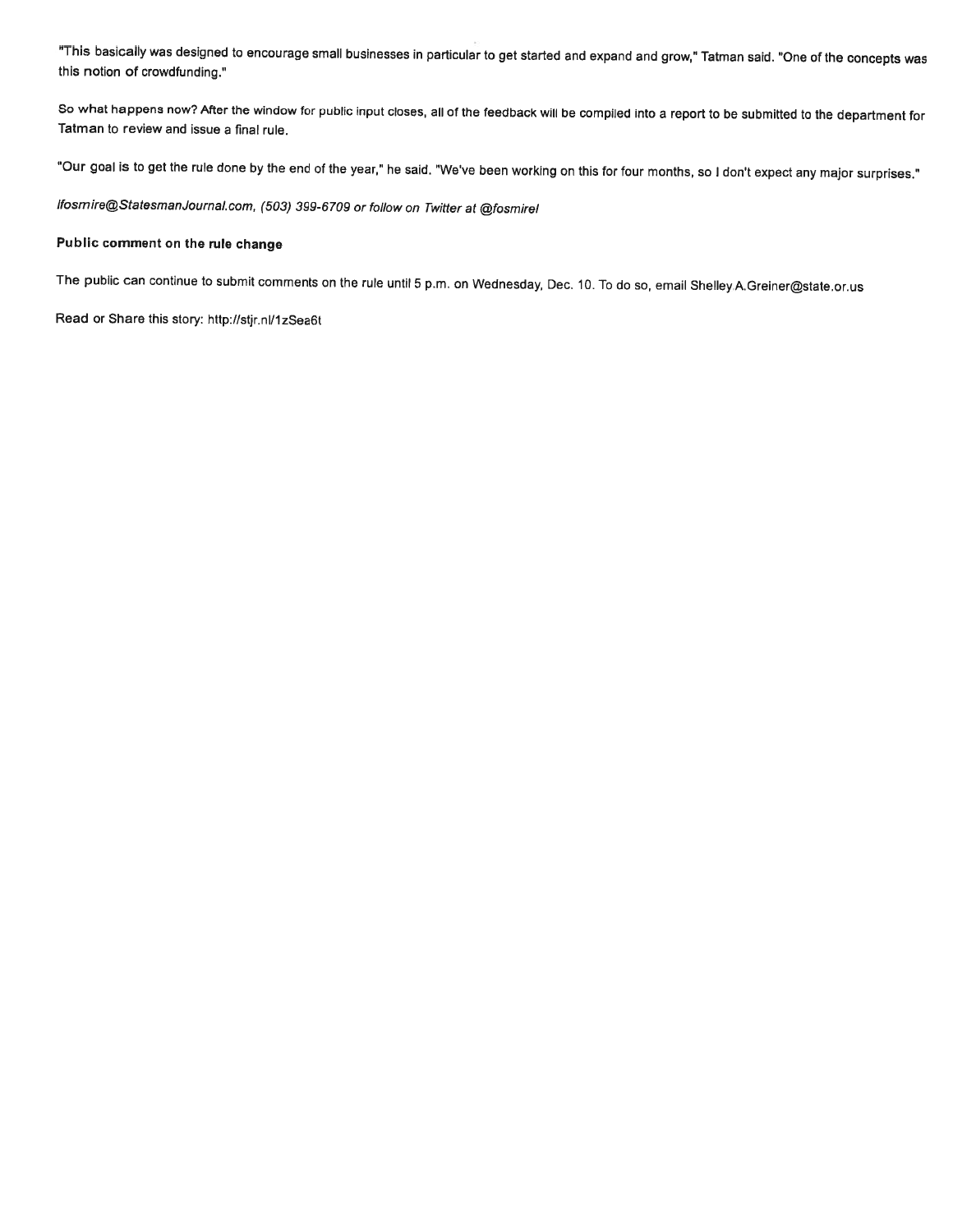### BANGOR DAILY NEW (http://bangordailynews.com/)

## Maine House approves bill that would let entrepreneurs<br>raise capital through crowdfunding (http://bangordailynews.com/2014/02/13/politics/mainehouse-approves-bill-that-would-let-entrepreneurs-raisecapital-through-crowdfunding/)

By Whit Richardson (http://bangordailynews.com/author/wrichardson/), BDN Staff Posted Feb. 13, 2014, at 4:21 p.m.

AUGUSTA, Maine — The Maine House of Representatives on Thursday approved a bill that would give Maine entrepreneurs more leeway in how they raise capital to grow their businesses.

The bill, "An Act To Increase Funding for Start-ups," (http://www.mainelegislature.org/legis/bills/display\_ps.asp?<br>ld=1512&PID=1456&snum=126) would make it possible for Maine businesses to raise capital by selling small am individual investors. It essentially allows Maine entrepreneurs to participate in <sup>a</sup> fundraising model popularized by crowdfunding websites like Kickstarter.

Businesses interested in participating in crowdfunding would be required to register with the Maine Office of Securities and set <sup>a</sup> target amount to raise no more than \$1 million. The business would also need to set a deadline by which it would need to hit its fundraising goal. If it is unsuccessful in hitting its goal by the deadline, all investors up to that point would have their money returned. No individual investor would be allowed to invest more than \$5,000.

Senate President Justin Alfond, D-Portland, sponsored the bill, which he said would support Maine entrepreneurs and make the state "a national leader in turning ideas into jobs."

"By allowing and encouraging small-scale investment in companies, Mainers tell the world, 'If you have <sup>a</sup> vision and <sup>a</sup> <sup>p</sup>lan, we want to support you and help your business grow," he said.

Jess Knox, the statewide innovation hub leader for Blackstone Accelerates Growth, which works to support entrepreneurship in the state, applauded the House's approval of the bill.

"This is exactly the type of support that elected officials in Maine should focus on," he wrote in an email. "This law could provide Maine's entrepreneurs and micro-businesses <sup>a</sup> leg up toward success and growth over their competitors in other areas."

The Senate, which voted on Feb. 6 to approve the bill, now needs to enact it, which it is scheduled to consider on Tuesday. If enacted, the bill will be sent to Gov. Paul LePage for his signature. He would have <sup>10</sup> days to sign the bill into law, veto it, or allow it to go into law without his signature.

The measure passed without <sup>a</sup> roll call in its initial Senate vote. The House supported it by <sup>a</sup> vote of 129-1, with Rep. Ricky Long, R Sherman, casting the lone dissenting vote.

Adrienne Bennett, LePage's press secretary, on Thursday wouldn't comment on the governor's intentions with regard to the bill.

"When it gets down here, we'll take a look at the merits of the bill," she wrote in an email.

http://bangordailynews.com/2014/02/13/politics/maine-house-approves-bill-that-would-let-entrepreneurs-raise-capital-throughcrowdfunding/(http://bangordailynews.com/2014/02/13/politics/maine-house-approves-bill-that-would-let-entrepreneurs-raisecapital-through-crowdfunding/) printed on February 11, <sup>2016</sup>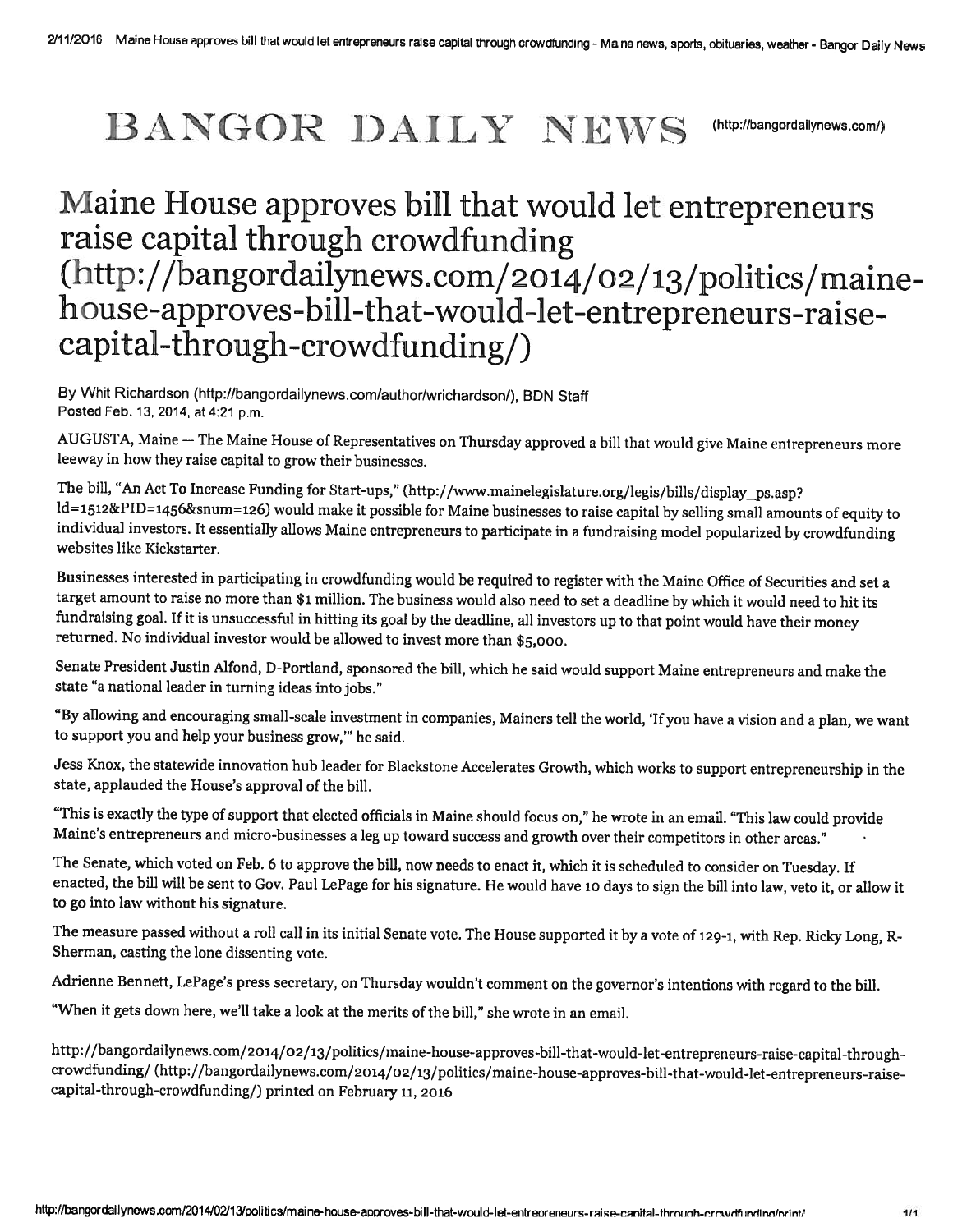

journalmediagroup



### MobCraft Beer becomes first to use state's crowdfunding law

By Rick Romell of the Journal Sentinel Sept. 24, 2014

Equity crowdfunding got off the ground in Wisconsin Wednesday, as Madison's MobCraft Beer announced an agreement with a bank to help with the state's first deal using the new investment vehicle.

MobCraft is teaming with Monona State Bank, which will handle money the craft brewer will seek to raise under <sup>a</sup> recently enacted law that lets private companies sell stock over the Internet to people of modest means.

In the past, such stock sales generally have been limited to "accredited" investors with high income or net worth.

Advocates of equity crowdfunding view the mechanism as a way to democratize investment — giving small businesses a new means of raising capital, and allowing non-wealthy people to put relatively small amounts of money into private firms.

Critics fear that crowdftinding will be used to defraud unsophisticated investors.

Crowdfunding also raises questions of how easily people will he able to cash out of investments that are far less liquid than publicly traded stock. Wisconsin's law, which took effect June 1, allows businesses to sell up to \$1 million in stock to state residents, with non-accredited investors putting in as much as \$10,000 each. Firms can raise up to \$2million if they make a financial audit available.

The law also requires that while the money is being raised it must be held in escrow by <sup>a</sup> state-chartered financial institution.

The 11 other states that have authorized crowd funding also allow nationally chartered banks to hold the money, and the Wisconsin restriction has been criticized by some as an impediment to getting deals done.

But an arm of the Wisconsin Bankers Association has developed <sup>a</sup> model escrow agreement for use in crowdfunding transactions.

"Since then we have seen <sup>a</sup> lot more interest from banks," said David Dupee, <sup>a</sup> Milwaukee lawyer who registered the state's first website for crowdfunding initiatives to use, <sup>a</sup> food-and-drink-oriented <sup>p</sup>latform called CraftFund.

Monona State Bank President and CEO Paul Hoffmann called crowdfunding "an exciting development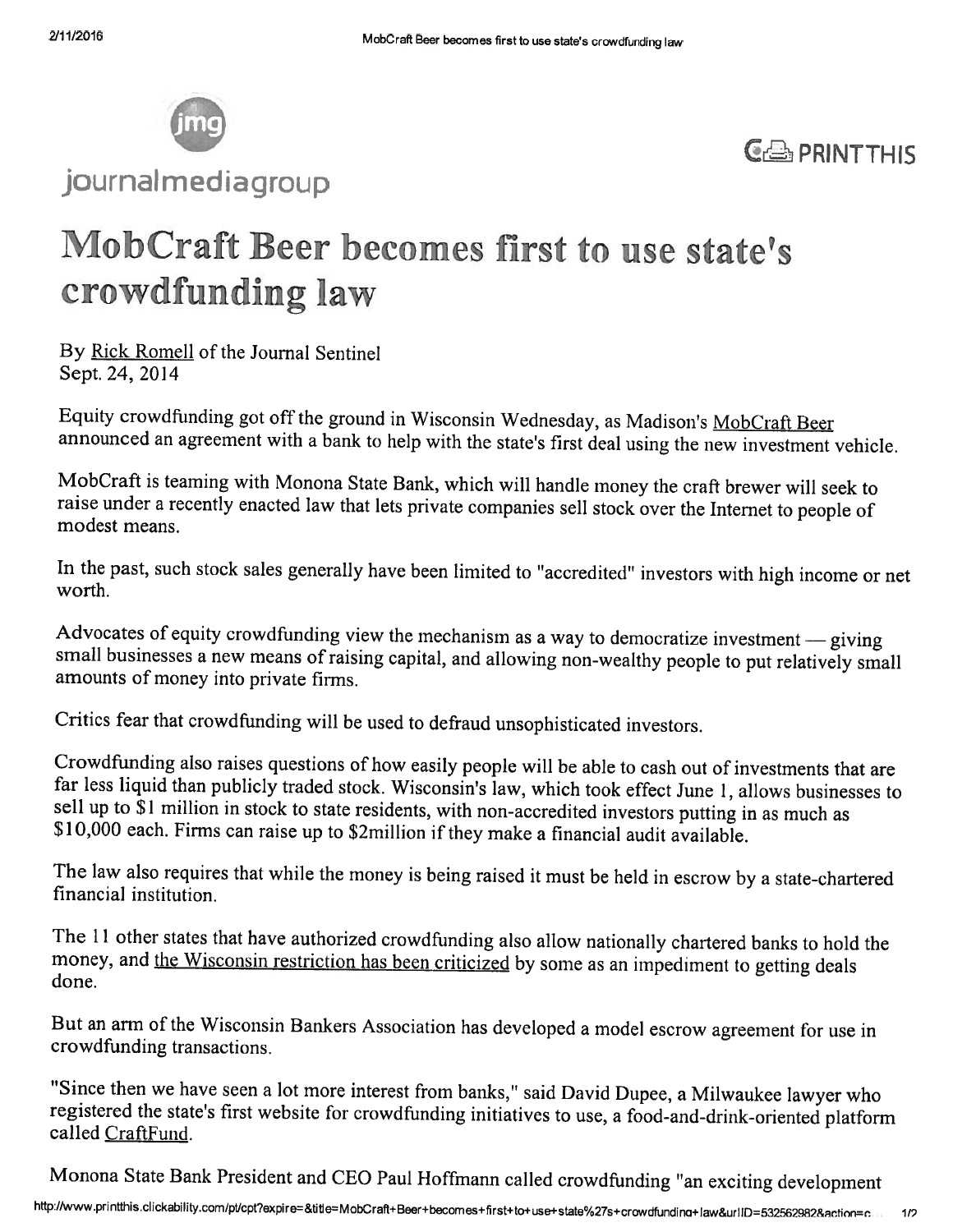for our state."

"We see the potential as really great for helping small, local businesses be able to either start or to expand," he said.

Crowdfunding activity so far has been modest in the dozen states that allow it.

Nationwide crowdftnding campaigns, authorized by Congress two years ago, are on hold awaiting regulations by the U.S. Securities and Exchange Commission.

#### Find this article at:

http://www.jsonline.com/business/mobcraft-beer-becomes-first-to-use-states-crowdfunding-law-b99358411z1-276938661.html

Check the box to include the list of links referenced in the article.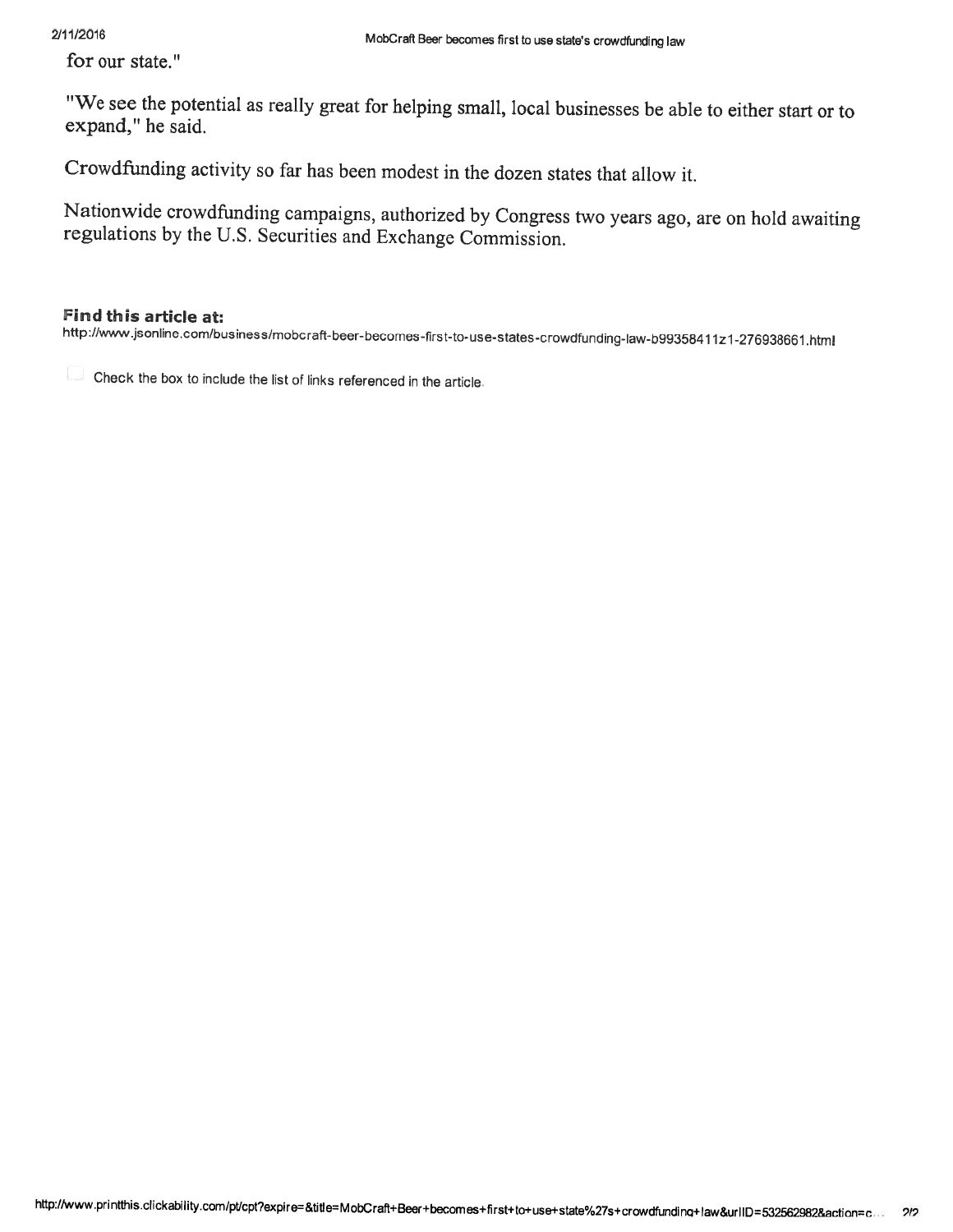### The Washington Post

**Capital Business** 

### Commentary: District's equity crowdfunding proposal would be good for small businesses

#### By William Michael Cunningham August 17, 2014

In a bold move, the District of Columbia recently proposed new rules to permit equity crowdfunding in the city. Equity crowdfunding is a business financing method that allows companies to sell equity or ownership stakes to a large number of people using online <sup>p</sup>latforms.

With this move, the District becomes the latest locality to allow start-ups and small businesses to use this new business funding tool. Twelve states, including Maryland, currently allow equity crowdfunding. Maryland firms can raise upto \$ioo,ooo through such schemes. D.C.'s proposa<sup>l</sup> goes well beyond this limit, <sup>p</sup>lacing the city at the forefront of efforts to develop locally based, self sustaining, independent business financing methods.

For small-business owners and others, this new D.C. equity crowdfunding proposa<sup>l</sup> means the stranglehold venture capitalists and banks have had on access to business start-up capital will loosen <sup>a</sup> bit.

D.C. proposes to allow the creation of <sup>a</sup> process through which new and existing companies will be able to obtain funding from <sup>a</sup> large number of small investors. These small-scale investors might purchase shares for as little as \$io in, say, the next Google or Apple. More likely, the process will be used to raise start-up capital for the coffee shop down the street or for the day-care center up the block. This is a wonderful option, currently absent from the small-business funding tool kit.

D.C.'s proposa<sup>l</sup> contains <sup>a</sup> number safeguards: <sup>a</sup> company can raise up to \$500,000 if it has financial statements (balance sheet, income statement, cash flow statements) that have been certified as accurate by the company's chief executive. Companies that have undergone <sup>a</sup> financial statement review conducted using standard accounting procedures can raise up to \$1 million. Finally, companies that have undergone a full-scale external audit conducted by <sup>a</sup> certified public accounting firm can raise up to \$2 million.

For small businesses currently shut out of the capital markets, this is a major advance. If your fan or customer base is strong enough, you may be able to raise enoug<sup>h</sup> capital to pursue <sup>a</sup> dream. For example, Kugler Cycles, owners of Bikespace DC, wants to manufacture bikes in the city. They have started <sup>a</sup> donations-based (not equity) crowdfunding campaign on Indiegogo. <sup>A</sup> donations-based crowdfunding campaign allows supporters to support <sup>a</sup> company by donating money in exchange for some reward, such as first dibs on <sup>a</sup> new product. With <sup>a</sup> donation, or reward-based campaign, you are not actually purchasing an ownership stake in the company you are supporting. In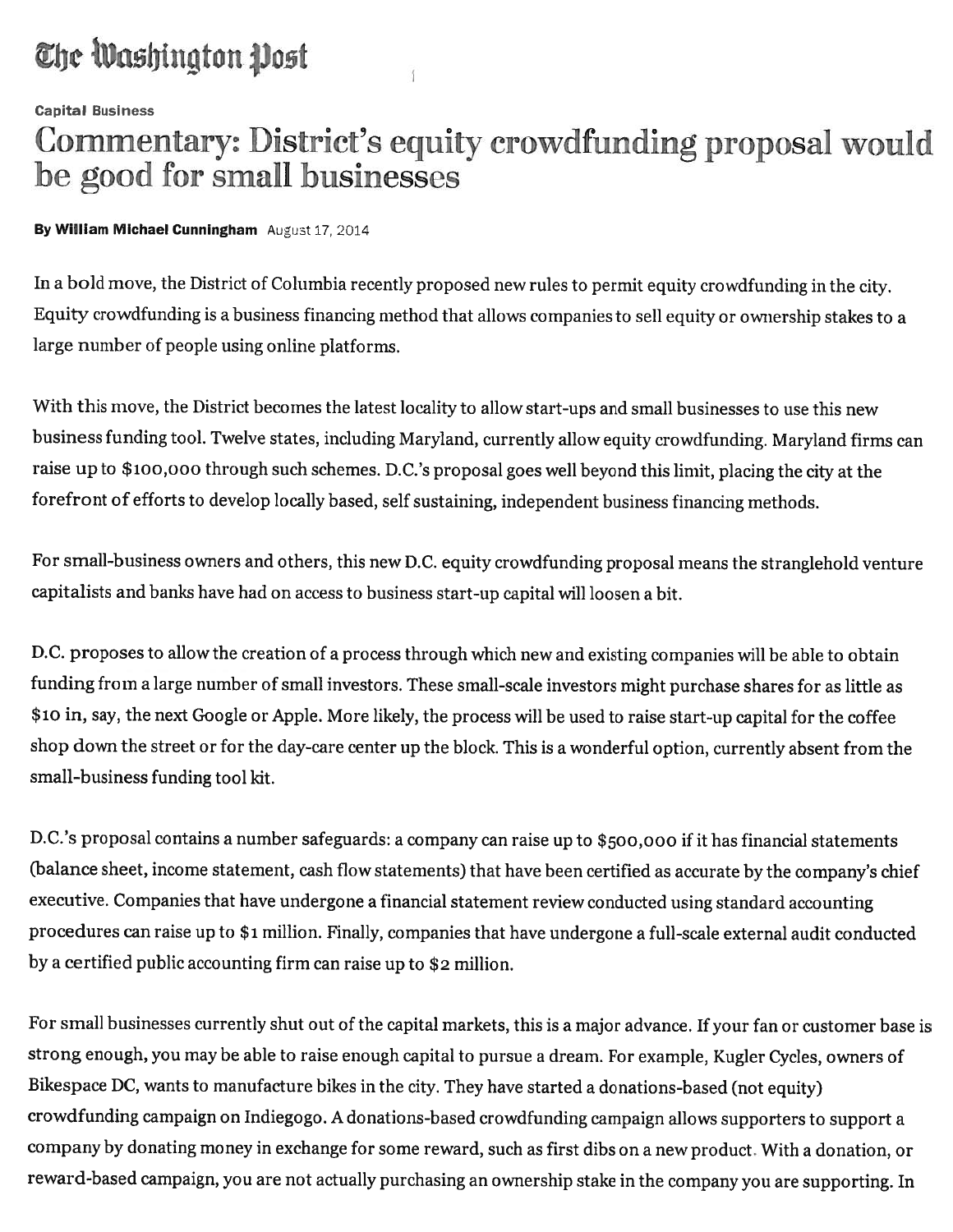Kugler's case, imagine being able to actually buy an ownership stake, or equity, in <sup>a</sup> D.C.-based bike manufacturing company. This alone might be enoug<sup>h</sup> to trigger <sup>a</sup> D.C. manufacturing renaissance. (Full disclosure: <sup>I</sup> helped create the Kugler Cycles donation-based Indiegogo crowdfunding campaign).

The D.C. proposal applies only to companies located in the city, and all investors must be D.C. residents as well. While these rules limit both the number of potential firms and the number of investors, we believe the amount of good this may have on the local small-business community outweighs any drawbacks.

William Michael Cunningham is an economist, D.C. native and author. He is managing partner at National Crowdfunding Services, which has partnered with the D.C. government to provide donations-based crowdfunding services.

### More from Capital Business:

For a daily rundown of Washington area business news, sign up for the "CapBiz A.M." e-mail newsletter.

Market Watch

DJ(A -0.62% NASDAQ 0.35% Last Update:

Get quote

02/11/2016(DJIA&NASDAQ)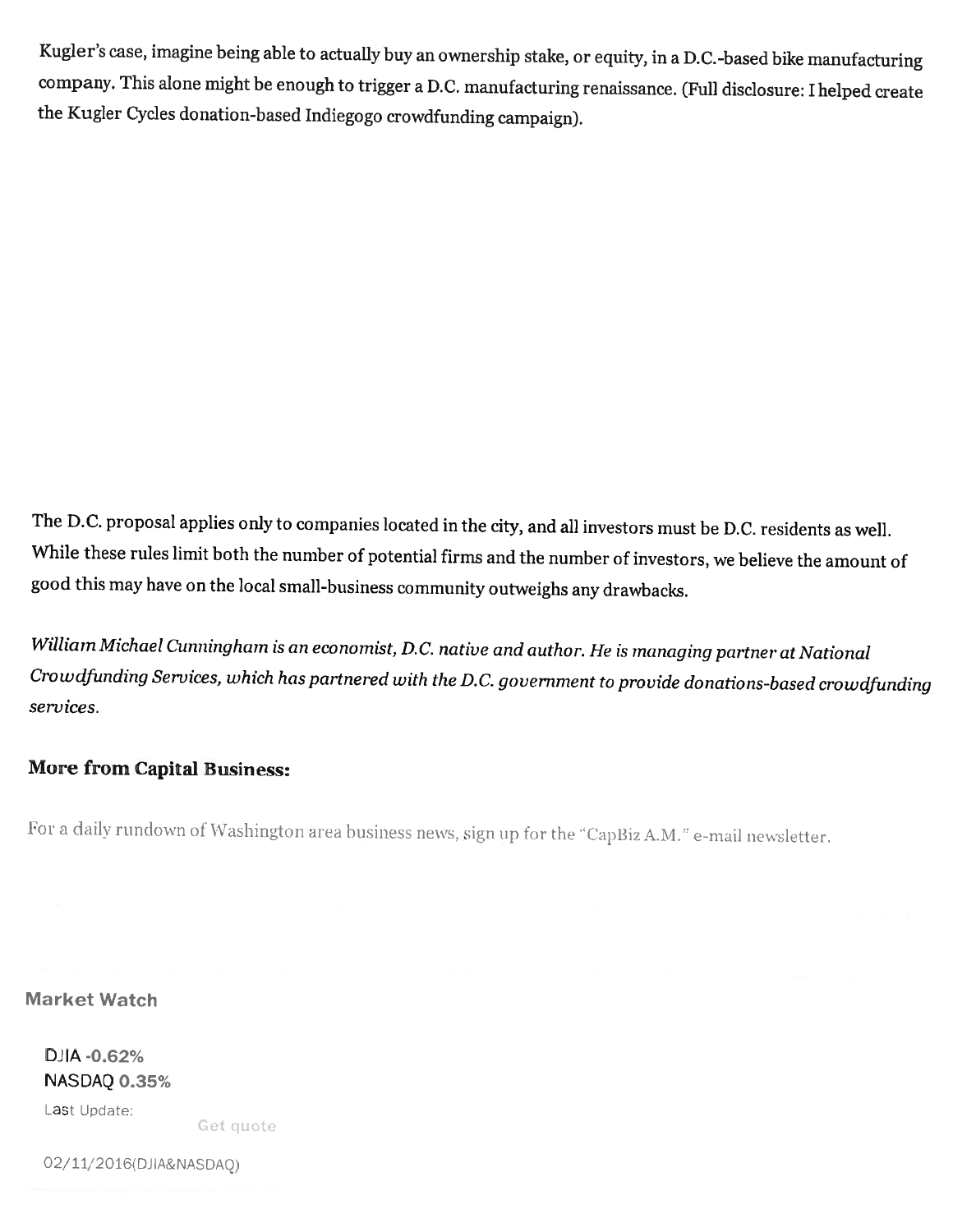Email Password Remember Me Login Cancel

### <u>Ibuquerque Journal</u>

### State proposes new rules for crowdfunding

#### By Winthrop Quigley / Journal Staff Writer

sdy, September 24th, <sup>2014</sup> at 3:51pm

ALBUQUERQUE, N.M. -- The state's chief securities regulator on Wednesday released proposed rules designed to help small New Mexico businesses raise unlimited capital through on-line crowdfunding from any state resident, regardless of the investor's wealth or income.

Securities Division Director Alan R. Wilson said that "archaic regulatory limitations" make fund-raising expensive for small businesses, limit the amount of money that they can raise and restrict investment opportunities to investors "who make very high incomes or have high net worth."

In a letter to the Economic Development Department's Office of Business Advocacy, Wilson proposed the state supervise and regulate websites designed to help New Mexico businesses raise capital from New Mexico residents. He resident invest.

"This new (on-line) <sup>p</sup>latform for raising capital will be an important tool in <sup>a</sup> business owner's belt," Wilson wrote. "Given New Mexico's substantial small-business presence, having <sup>a</sup> way for residents to become invested in their community and to support their neighbors is long overdue."

The regulations "recognize and embrace the ubiquity of technology so that New Mexico businesses can tap into new investment pools," the letter says.

Wilson said in an interview that fund-raising in New Mexico generally follows federal requirements. Those federal rules allow small businesses to skirt some of the more expensive requirements that large, publicly-traded co

New Mexico can establish its own investment rules so long as investors and businesses are based in New Mexico, Wilson said.

Wilson proposed the state create "a mechanism for all intrastate offerings to raise money from the entirety of the state's population via officially recognized interactive websites, known as portals."

Such websites, including Kickstarter, possibly the best known, allow a business or a charity to explain to any potential donors and investors who visit the website how the money will be used. The sites give funders a mechanism to commit money to the fund-raiser.

The proposed regulations would require portals to register with the Securities Division. The regulations would spell out the information the wehsite must contain, how the portal will operate and how it will maintain records.

"The regulations are intended to <sup>g</sup>ive structure and safeguards to the investors who will use the portal," Wilson letter says.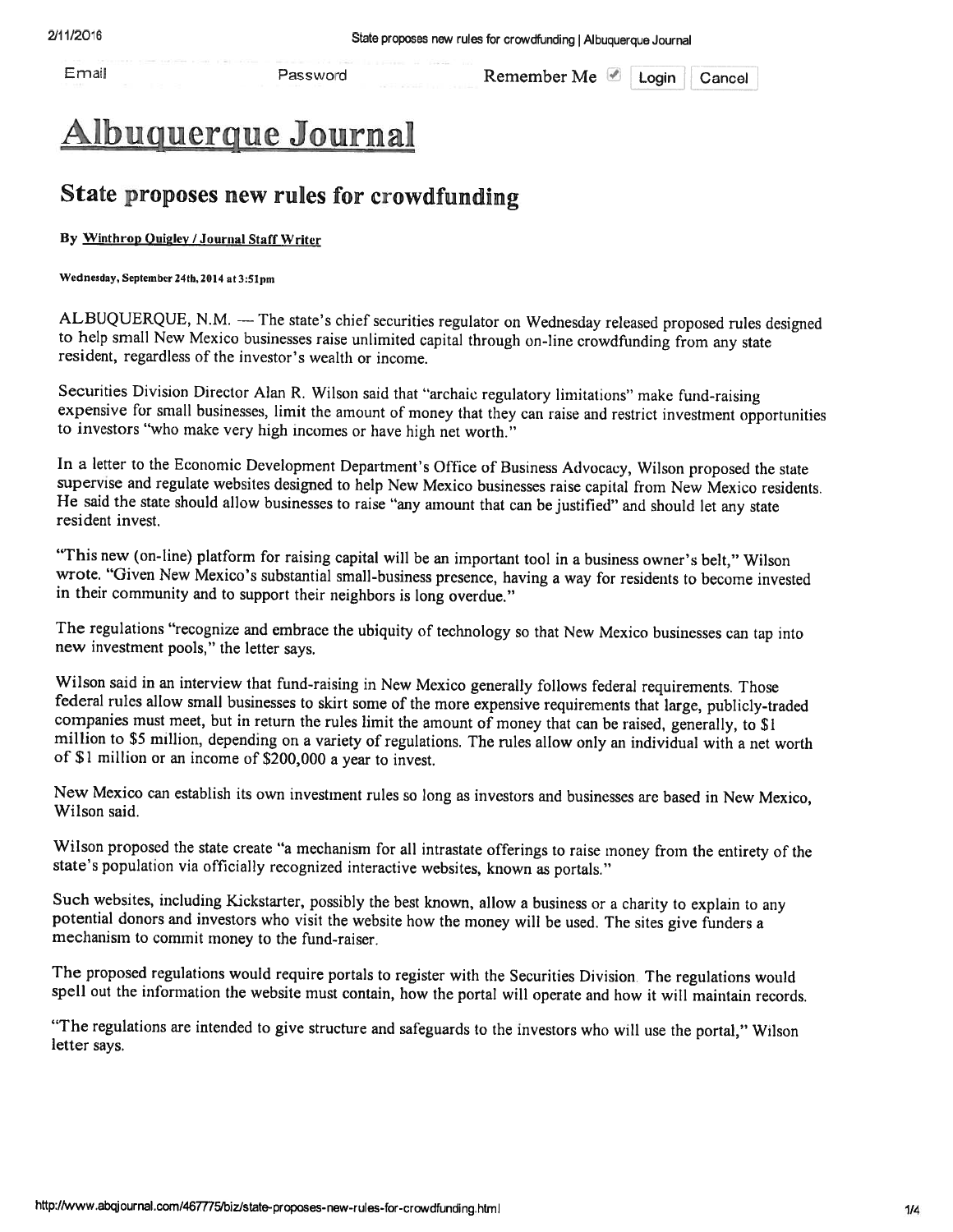### Businesses can now seek local investors

### Carly Omenhiser Business Reporter | Posted: Wednesday, December 3, 2014 5:22 pm

Dothan resident Precious Freeman left the chamber of commerce Wednesday afternoon more knowledgeable about how to take advantage of Alabama's new crowdfunding law.

The Dothan Area Chamber of Commerce welcomed the bill's creator, Sen. Arthur Orr of Decatur, and Alabama Securities Commission attorney Ed Reed to host a seminar for those interested in learning about the new way Alabamians can raise money from Alabamians to start <sup>a</sup> small business.

Freeman said she's always looking to learn new information and what she learned Wednesday she <sup>p</sup>lans to use down the line for <sup>a</sup> project she has in mind.

"1 thought it was pretty thorough," she said of the seminar.

Freeman said she also appreciated that the senator and the ACS attorney who would be handling the applications took the time to come to Dothan and explain the process.

"We planned that when the bill passed that we would try to go around the state and hold public forums for people to get their questions answered by a securities commission lawyer," Orr said.

The bill, which was signed in April, allows Alabama residents to use social media and advertising to raise up to \$1 million from small investors who live within the state.

The bill is different than other Internet crowdfunding sites such as Kickstarter or Indiegogo, in that this bill allows a person to sell equity or shares in the business.

Orr said this form of crowdfunding differs in that <sup>a</sup> person isn't donating or buying an incentive for supporting <sup>a</sup> project. The investors are actually investing in hopes of <sup>a</sup> return.

In order to do that, the person seeking investors must register with the state and apply for an exemption.

In today's financial market, Orr said it's become difficult for small start-ups and small businesses looking to expand to raise the capital they need and the bill is intended to be <sup>a</sup> low cost, simple solution.

"We wanted it simple and easy to use. We didn't want <sup>a</sup> 50-page bill with <sup>a</sup> lot of hoop jumping and we wanted it to be low cost for the small business in that we didn't have to require <sup>a</sup> broker/dealer or go through <sup>a</sup> middle man," Orr said. "The ability for small businesses to be able to raise capital was the primary motivating factor for putting the bill together."